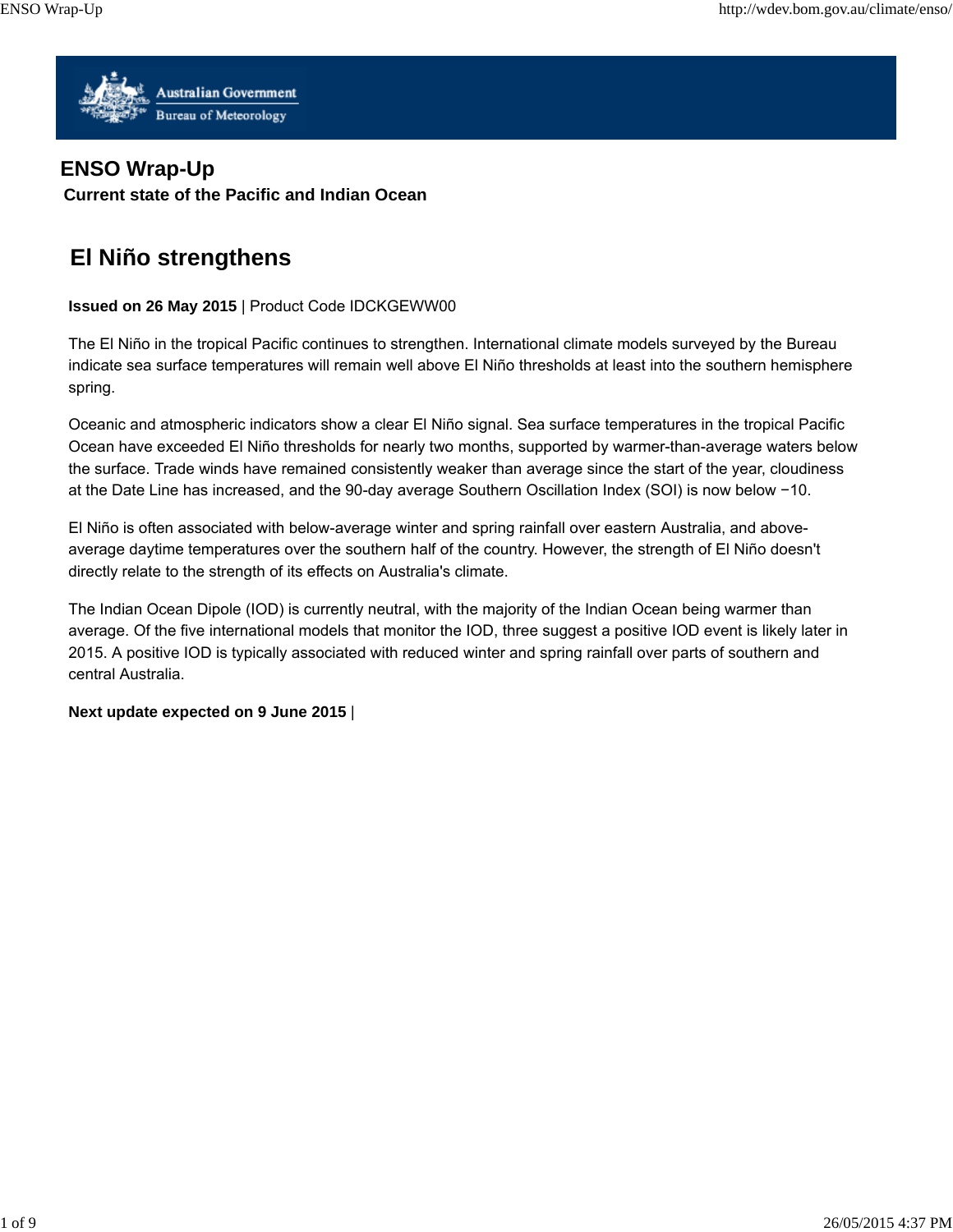# **Weekly sea surface temperatures**

Over the past fortnight, sea surface temperature (SST) anomalies have increased in the eastern and central equatorial Pacific, meaning the area of warm anomalies in the tropical Pacific now more resembles a classical El Niño pattern (i.e. a warm tongue extending along the equator from the South American coastline to around the Date Line). While anomalies in the far western equatorial Pacific have returned to neutral, the horseshoe shaped band of cool anomalies surrounding the warm tongue has not yet developed.

The SST anomaly map for the week ending 24 May shows warm anomalies in excess of +2 °C in parts of the far eastern equatorial Pacific and along part of the South American coast, with anomalies in excess of +1 °C present across most of the remaining equatorial Pacific to just west of the Date Line. All five NINO indices again exceeded +1 °C this week. Likewise, averaged over the past four weeks all NINO indices have averaged more than +1 °C. This is the first time this has occurred since the 1997–98 El Niño.

Warm anomalies also remain across a large part of the northeast of the Pacific Basin, extending down the western coastline of both North and South America. Over the past few weeks, SSTs surrounding Australia have cooled, with much of the country now surrounded by near-average SSTs. Some weak warm anomalies remain in areas to Australia's east.

#### **Monthly sea surface temperatures**

The SST anomaly map for April shows water across the entire equatorial Pacific east of 150°E was warmer than average. Water was also warmer than average over much of the northeastern Pacific Basin, along the coastline of South America, adjacent to Australia's east coast, and across large parts of the Indian Ocean.



Baseline period 1961–1990.



Baseline period 1961–1990.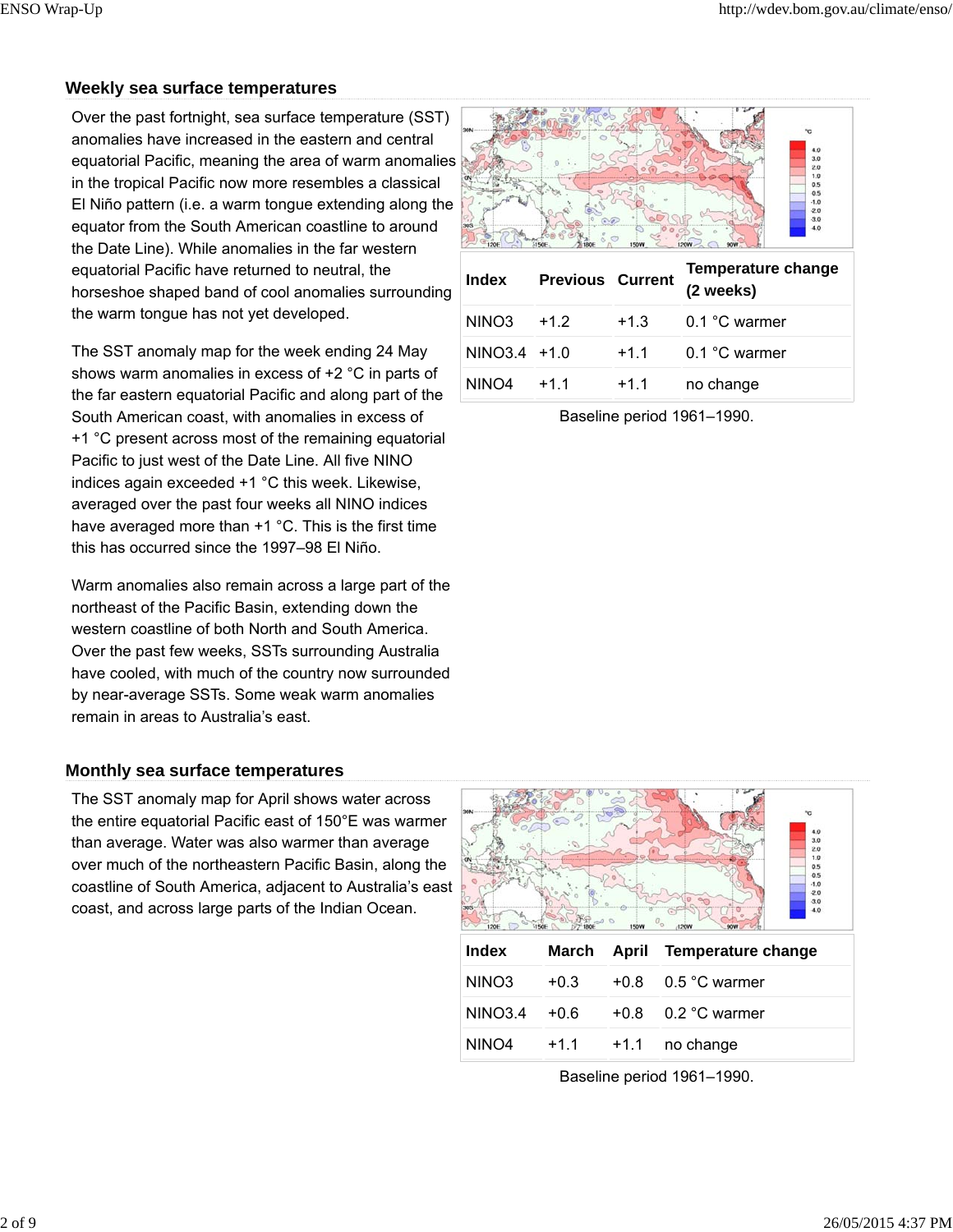# **5-day sub-surface temperatures**

The sub-surface temperature map for the 5 days ending 24 May shows temperatures are near average below the surface of the ocean in the western equatorial Pacific and warmer than average in the top 150 m of the central to eastern equatorial Pacific. Water in the top 75 m of the far eastern Pacific is more than 5 °C warmer than average.

Anomalies in the sub-surface of the central Pacific have increased compared to two weeks ago.



#### **Monthly sub-surface temperatures**

The four-month sequence of sub-surface temperature anomalies (to 25 May) shows the eastward migration of strengthening warm anomalies over the past four months, and their gradual rise towards the surface. For May, warm anomalies are evident across the top 150 m of the equatorial Pacific sub-surface between about 160°E and the South American coast. In the far eastern equatorial Pacific, warm anomalies are present throughout the water column. Anomalies across small areas of the central and eastern equatorial Pacific reached more than +4 °C. A small area of cool anomalies persists in the sub-surface of the western equatorial Pacific.

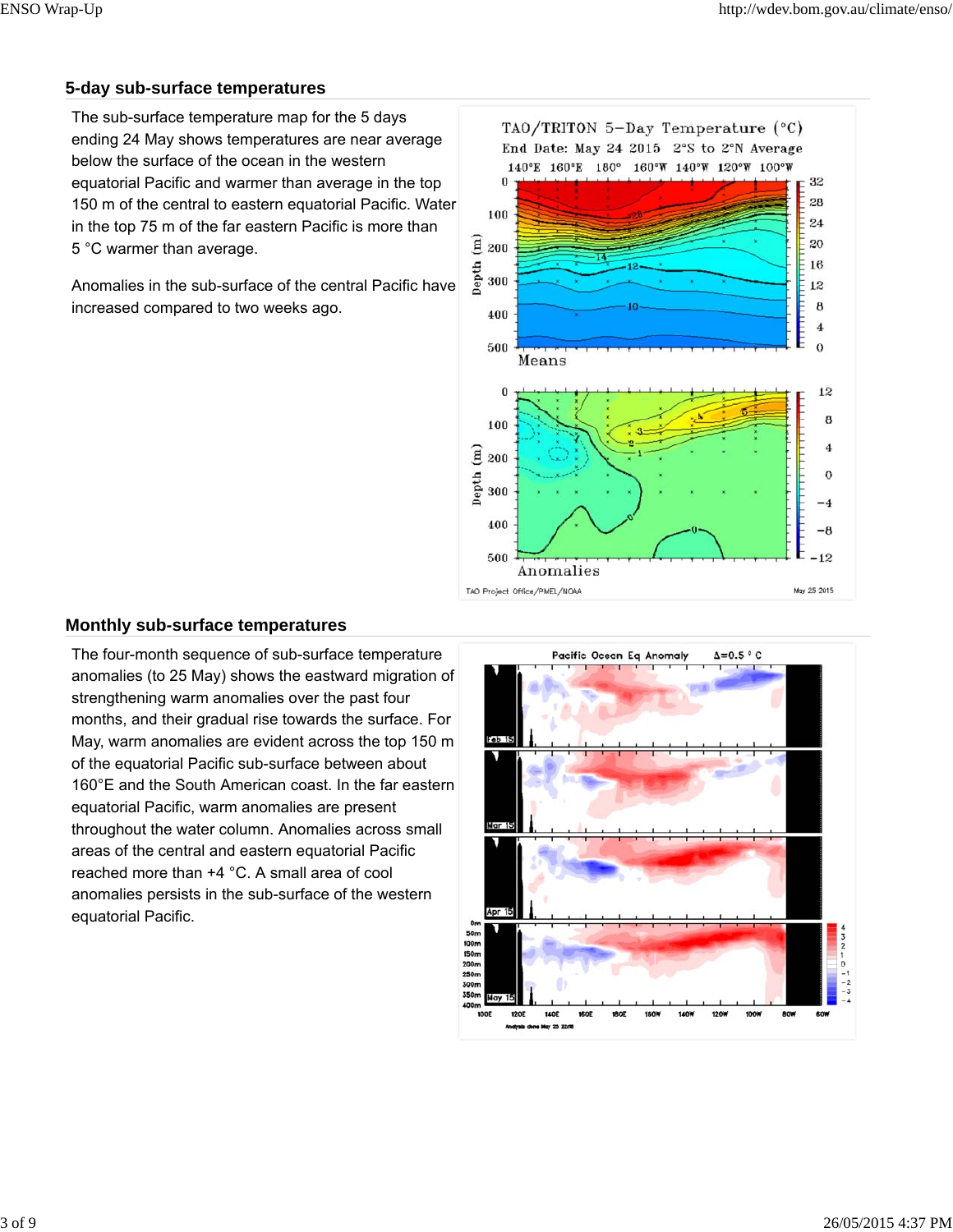# **Southern Oscillation Index**

The Southern Oscillation Index (SOI) has dropped further over the past two weeks, remaining firmly within El Niño values. The latest 30-day SOI value to 24 May is −17.4. The 30-day SOI has remained below El Niño thresholds for more than two weeks. The 90-day SOI has also dropped below −10; indicative of a persistent three-month period of higher atomspheric pressure in the western Pacific.

Sustained positive values of the SOI above +7 may indicate La Niña, while sustained negative values below −7 may indicate El Niño. Values of between about +7 and −7 generally indicate neutral conditions.

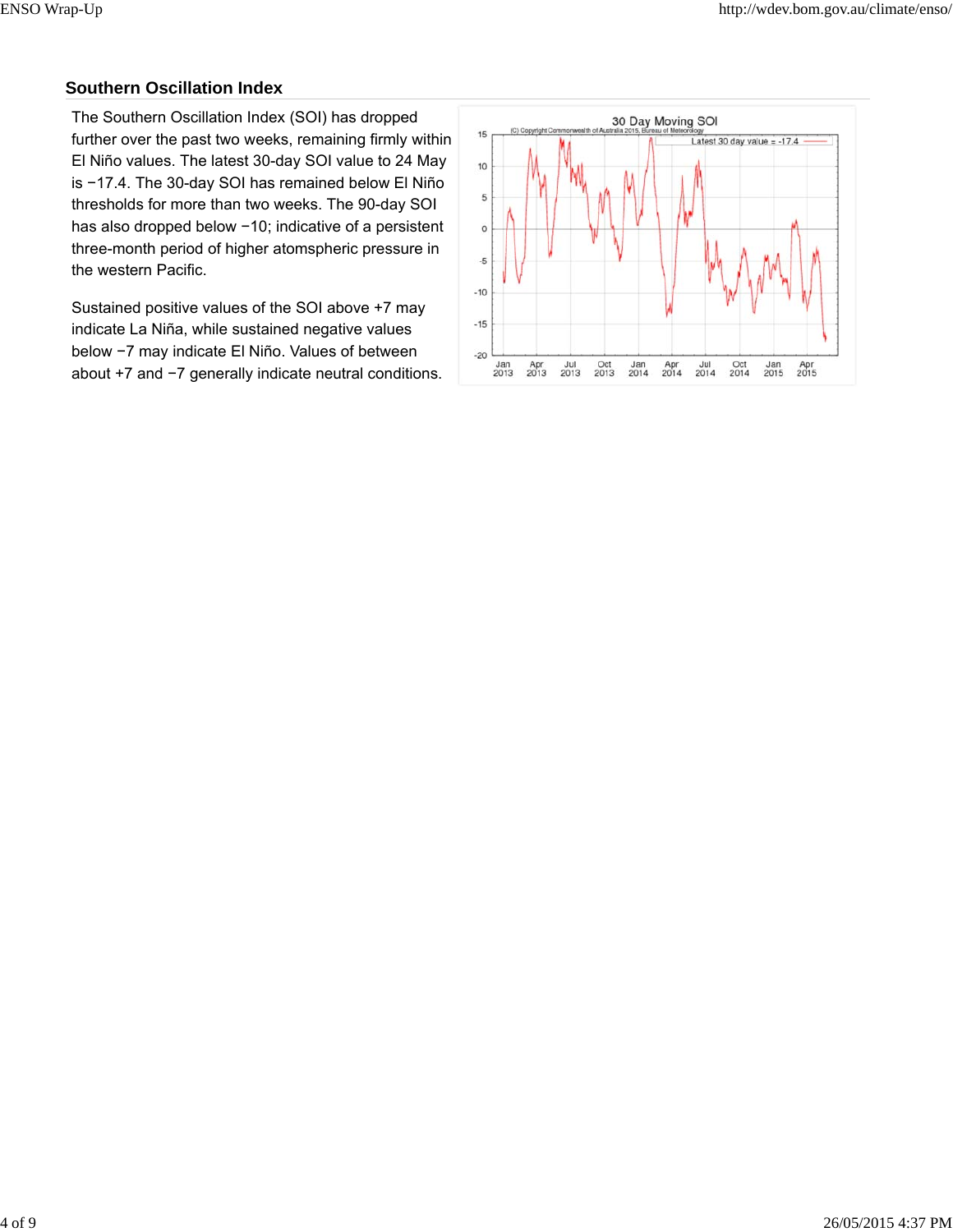# **Trade winds**

Trade winds over all but the far eastern tropical Pacific for the 5 days ending 24 May were weaker than average. Over the far western Pacific trade winds were in fact reversed (i.e. westerly—see map). Trade winds have been consistently weaker than average, and on occasion reversed in direction, since the start of 2015.

During La Niña there is a sustained strengthening of the trade winds across much of the tropical Pacific, while during El Niño there is a sustained weakening of the trade winds.

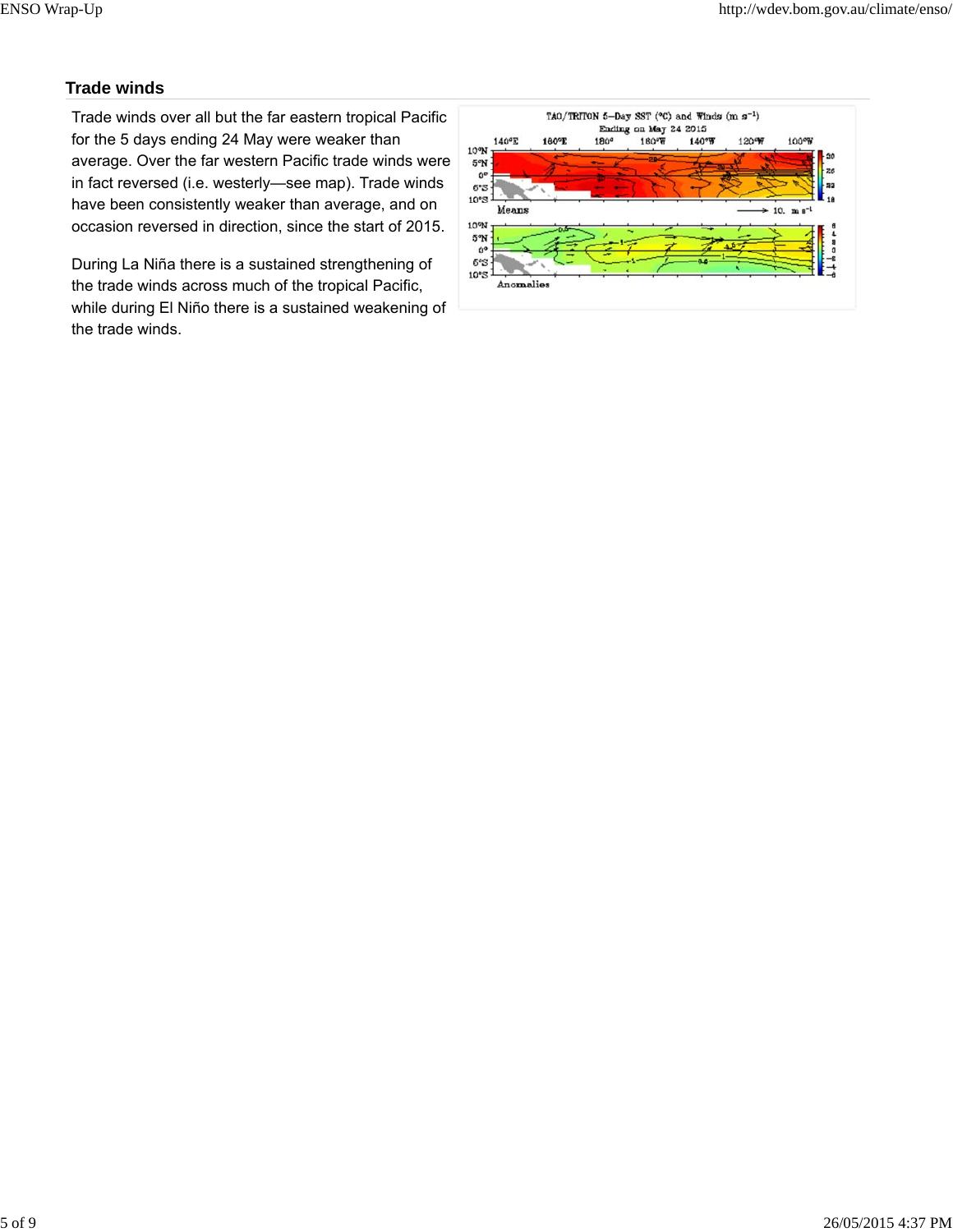# **Cloudiness near the Date Line**

Cloudiness near the Date Line has been generally above average for the past two weeks. Cloudiness has been generally above average since the start of March.

Cloudiness along the equator, near the Date Line, is an important indicator of ENSO conditions, as it typically increases (negative OLR anomalies) near and to the east of the Date Line during El Niño and decreases (positive OLR anomalies) during La Niña.

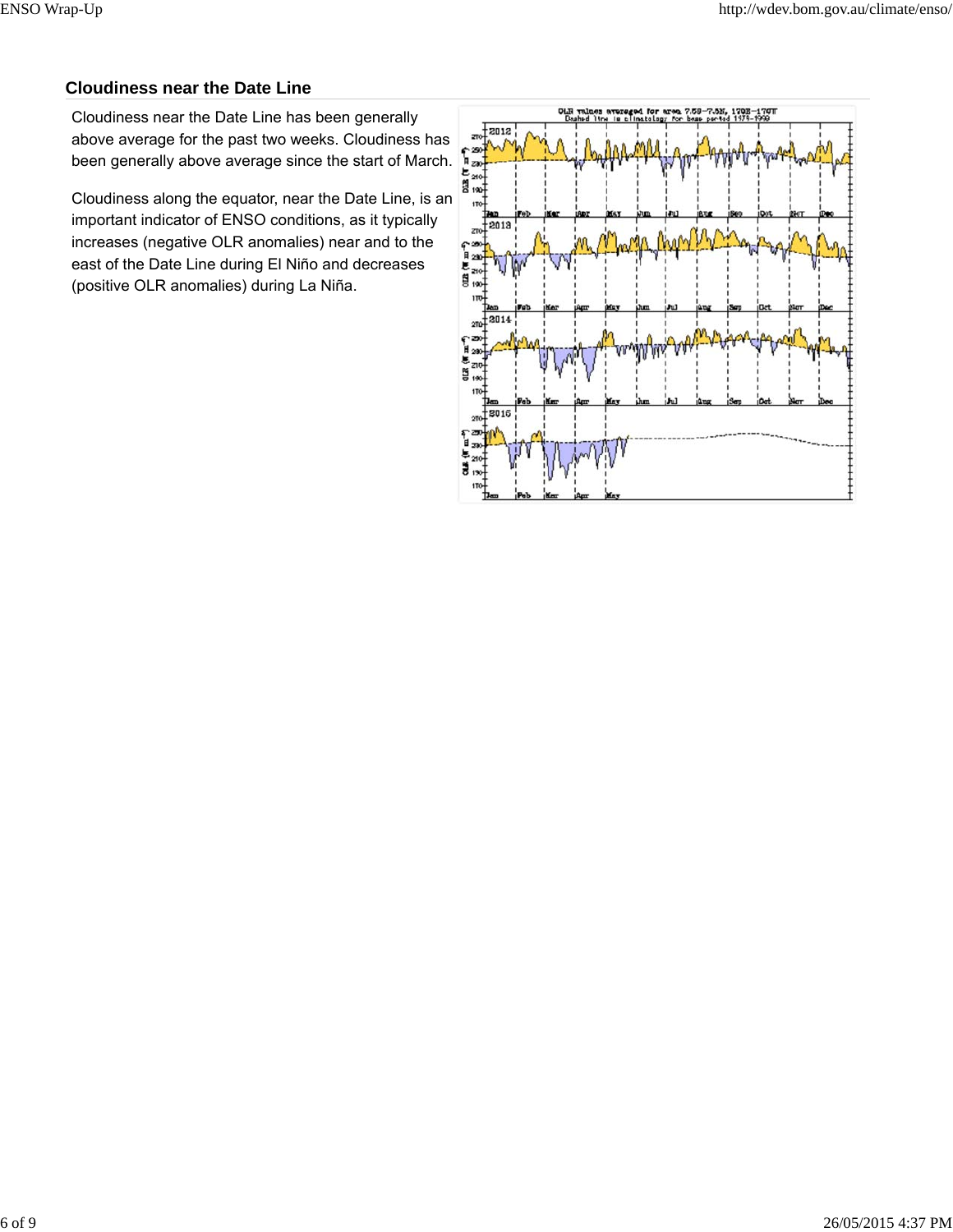# **Model outlooks**

All eight of the surveyed international climate models indicate the central Pacific Ocean will warm further during the coming months. All surveyed models indicate that NINO3.4 will remain above El Niño thresholds through the southern hemisphere winter and at least well into spring.

There is some spread between model averages for the individual models surveyed, and greater spread between ensemble members within several of the individual models; this underscores that while substantial warming is expected, it is still too early to determine with confidence what the peak ocean temperatures for this El Niño will be. However, the consistency of model outlooks for further warming right through into the southern hemisphere spring, as opposed to some disagreement between models at this time last year, indicates a low likelihood of the current event breaking down rapidly.



POAMA monthly mean NINO34 - Forecast Start: 24 MAY 2015

Copyright 2015 Australian Bureau of Meteorology

Base period 1981-2010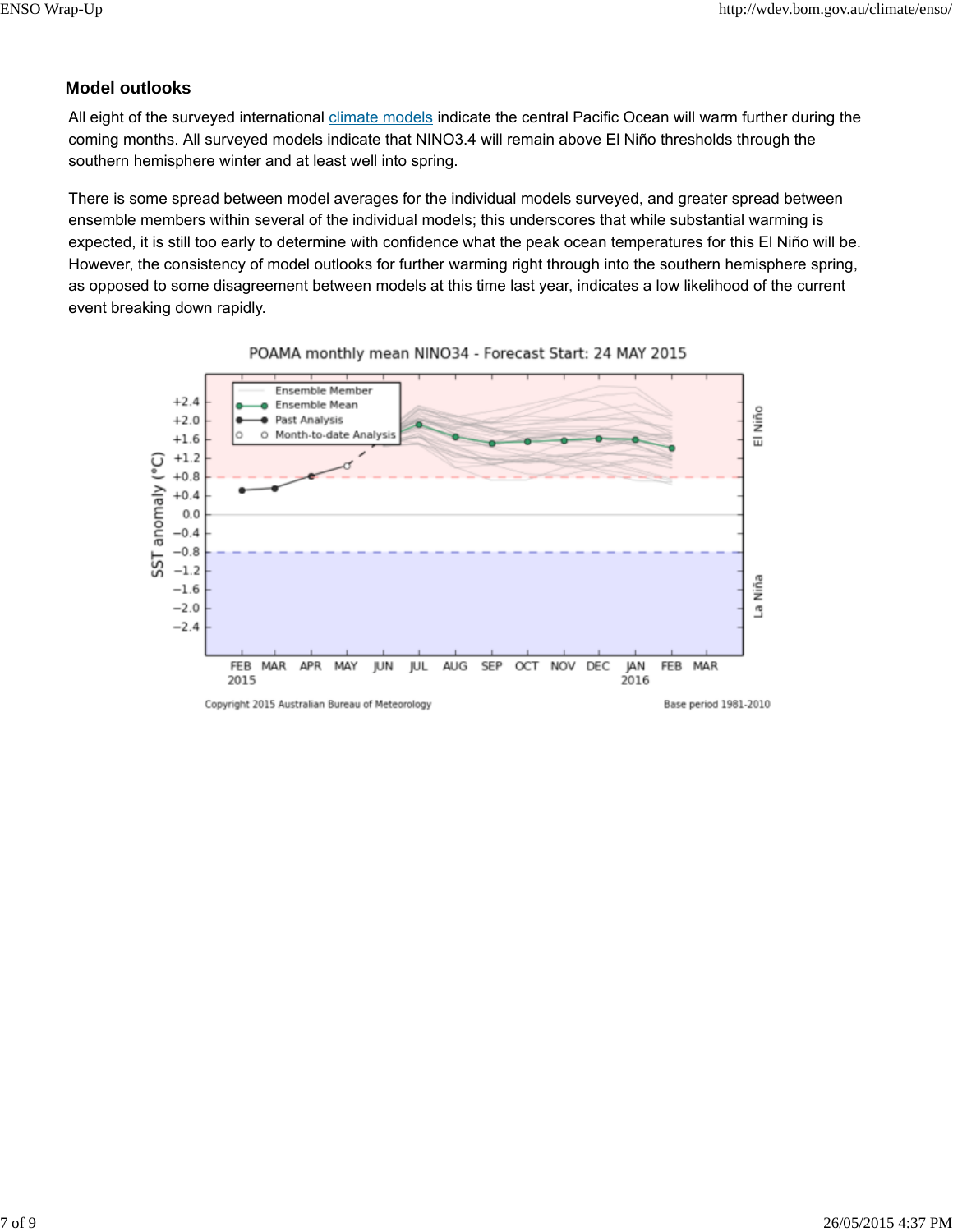# **Indian Ocean Dipole**

The latest weekly value of the Indian Ocean Dipole (IOD) index to 24 May is +0.46 °C.

On average, climate models surveyed in the model outlooks favour a continuation of a neutral phase of the IOD throughout winter. However, three of five surveyed models favour values near positive IOD thresholds during the southern hemisphere spring. Positive IOD events, often associated with lower rainfall in central and southeastern Australia, are more likely to occur during El Niño. Conditions will be monitored closely.

Temperatures in the Indian Ocean more broadly are warmer than average over much of the basin, with largest positive anomalies in the mid-latitudes of the southern hemisphere. However, since early May warm anomalies to the northwest of Australia and immediately to Australia's west have largely dissipated. Temperature anomalies in the Indian Ocean have been a significant driver of Australia's climate in recent months. As the El Niño unfolds, temperature patterns in the Indian Ocean will continue to have an influence on rainfall outlooks in the months ahead (the Bureau's Climate Outlook will be updated later this week).



POAMA monthly mean IOD - Forecast Start: 24 MAY 2015

**See also:** IOD forecasts